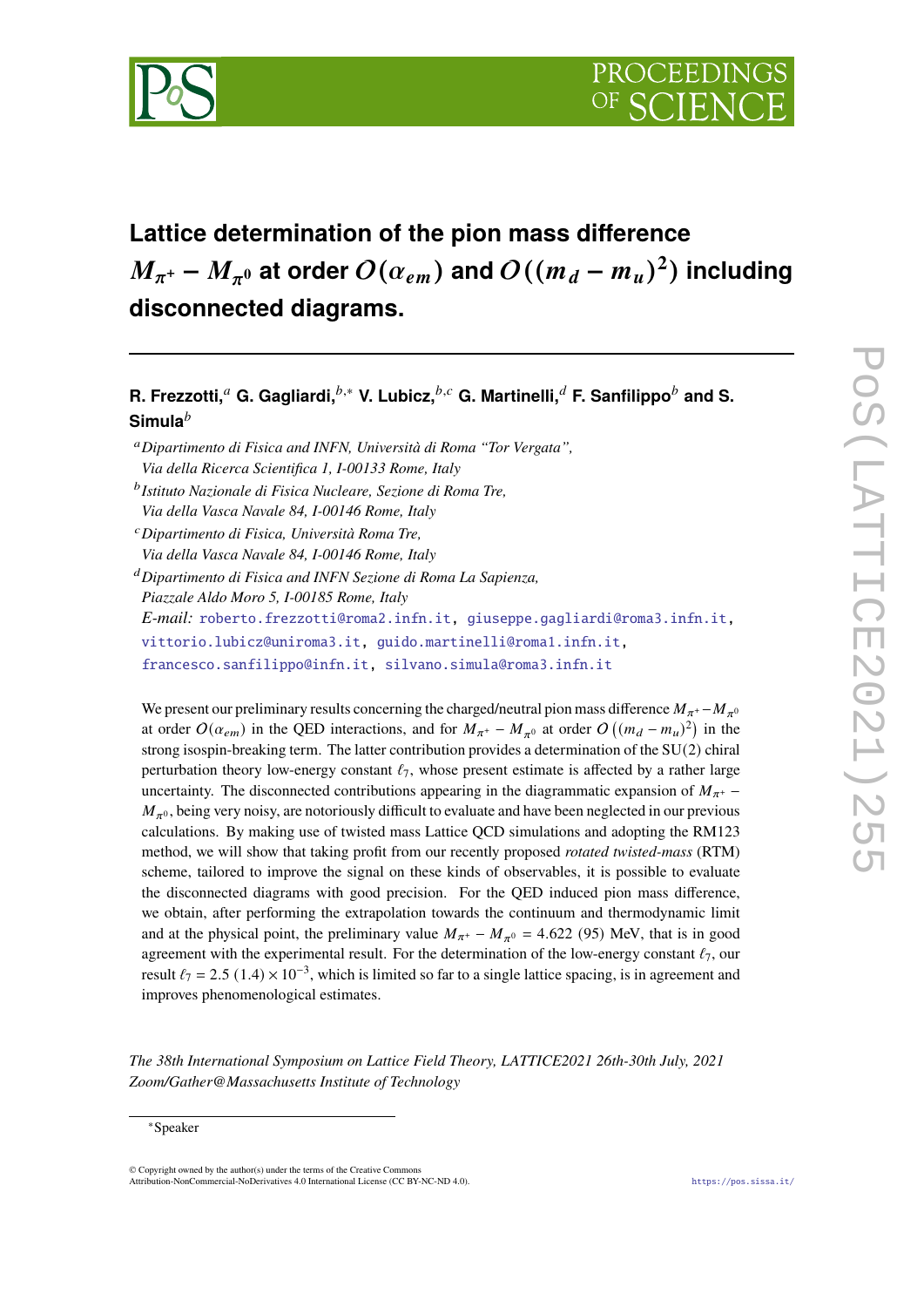## **1. Introduction**

In the last decade, the precision achieved in the computation of several observables relevant for flavour physics by lattice QCD has reached a level where electromagnetic and strong isospinbreaking (IB) effects can no longer be neglected [\[1\]](#page-10-0). Among the many phenomenologically relevant observables for which the calculation of IB effects are important, in this presentation we are concerned with the calculation of the charged/neutral pion mass difference  $M_{\pi^+} - M_{\pi^0}$ , at leading order in the electromagnetic interactions  $(O(\alpha_{em}))$ , and at order  $O((m_d - m_u)^2)$  in the QCD IB. The latter, which is subdominant with respect to the leading QED contribution of  $O(\alpha_{em})$ , turns out to be important for the evaluation of the SU(2) low-energy costant (LEC)  $\ell_7$ , which parameterizes strong IB effects in the chiral perturbation theory (ChPT) Lagrangian at next-to-leading order (NLO), and whose uncertainty is currently larger than 50% [\[2,](#page-10-1) [3\]](#page-10-2). The computation of  $\ell_7$ can be performed also using an alternative method, in the following denoted as the "matrix element method", in which  $\ell_7$  is determined from the coupling of the neutral pion  $\pi^0$  to the isoscalar operator  $P^0 = (\bar{u}\gamma_5 u + \bar{d}\gamma_5 d) / \sqrt{2}$ , and which is presented here as well and compared with the "meson mass method".

Our strategy is based on the RM123 approach [\[4,](#page-10-3) [5\]](#page-10-4) in which the lattice path-integral is expanded in powers of the small parameters  $\alpha_{em}$  and  $m_d - m_u$ , with  $\alpha_{em} \sim (m_d - m_u)/\Lambda_{QCD} \sim O(10^{-2})$ . This approach allows to express the expectation value of any given observable in QCD+QED as a power series in  $\alpha_{em}$  and  $m_d - m_u$  whose coefficients are related to correlation functions evaluated in the isospin symmetric theory. We perform the diagrammatic expansion of the relevant correlation functions using a recently proposed scheme for twisted-mass (TM) regularization of lattice QCD, the *rotated twisted-mass* (RTM) scheme [\[6\]](#page-10-5), which has been shown to be convenient for lattice calculations of IB effects, especially within the RM123 approach. In particular, the quark disconnected diagrams which appear in the diagrammatic expansion of the pion mass splitting at both  $O(\alpha_{em})$  and  $O((m_d - m_u)^2)$ , as well as the disconnected diagram contributing to the coupling of the neutral pion  $\pi^0$  to the isoscalar operator  $P^0$  at order  $O(m_d - m_u)$ , which are notoriously very noisy in standard TM, are affected by much smaller statistical errors if evaluated in the RTM scheme [\[6\]](#page-10-5).

The calculation of the charged/neutral pion mass difference at  $O(\alpha_{em})$  has been performed using the pure QCD isosymmetric gauge ensembles generated by the Extended Twisted Mass Collaboration (ETMC) with  $N_f = 2 + 1 + 1$  dynamical quarks [\[7](#page-10-6)[–9\]](#page-10-7). After extrapolating to the physical pion mass and to the continuum and infinite volume limit, our preliminary result is:

$$
M_{\pi^+} - M_{\pi^0} = 4.622 \ (64)_{stat.} (70)_{syst.} \text{ MeV}, \qquad \text{[PDG : 4.5936(5) MeV]} \tag{1}
$$

Concerning instead the determination of  $M_{\pi^+} - M_{\pi^0}$  at  $O((m_d - m_u)^2)$ , and the determination of  $\langle 0|P^0|\pi^0\rangle$  at  $O(m_d - m_u)$ , we made use of the  $N_f = 2 + 1 + 1$  gauge configurations produced with Wilson-clover TM fermions by the ETMC [\[10,](#page-10-8) [11\]](#page-10-9). For this pilot study, we limited our simulations to a single value of the lattice spacing  $a \approx 0.095$  fm and to a single pion mass  $M_\pi \approx 260$  MeV. Our final estimate of the value of  $\ell_7$ , which has been also presented in Ref. [\[3\]](#page-10-2), is

<span id="page-1-1"></span><span id="page-1-0"></span>
$$
\ell_7 = 2.5(1.3)_{stat.}(0.5)_{syst.} \times 10^{-3} = 2.5(1.4) \times 10^{-3},\tag{2}
$$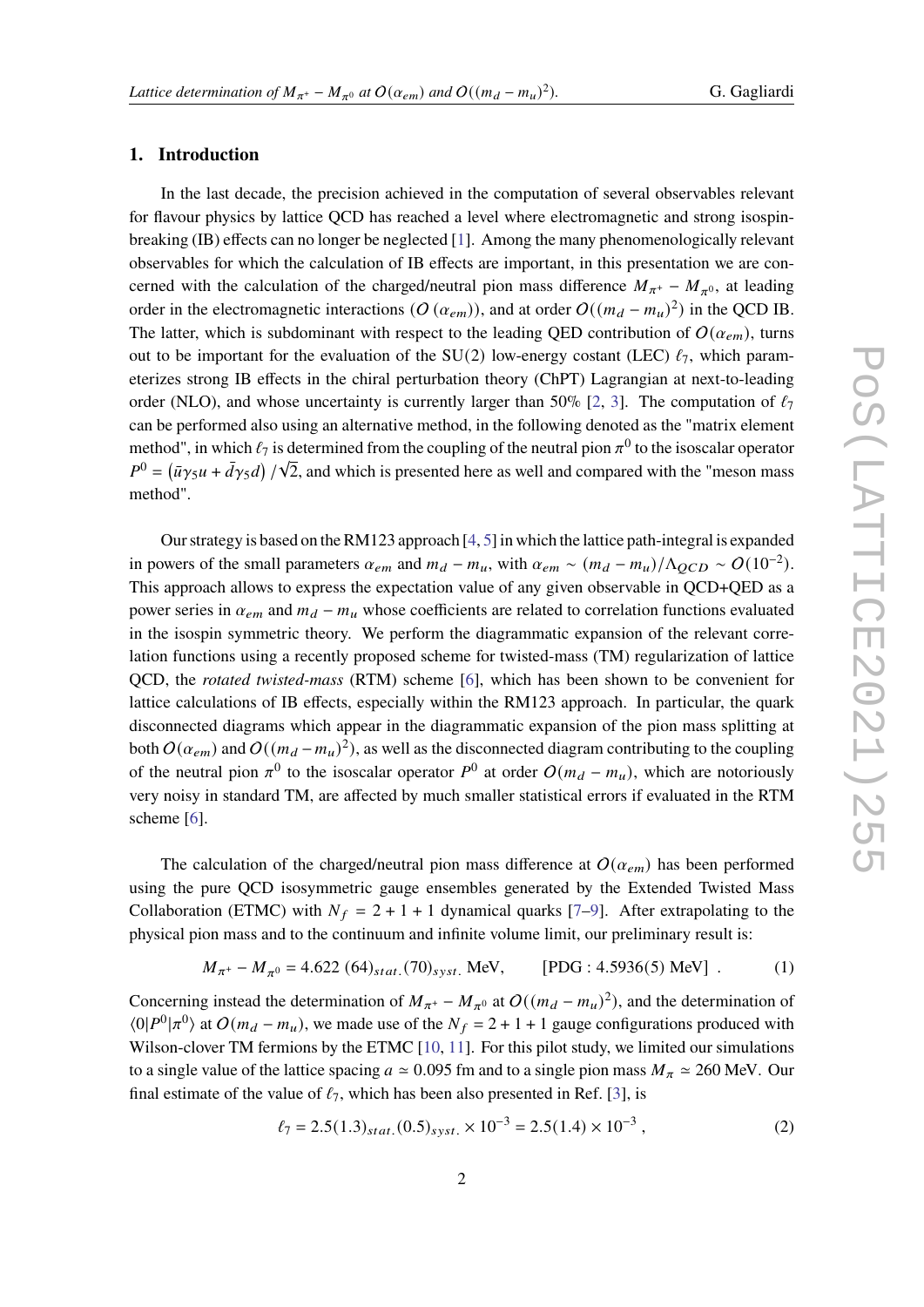# **2.** Evaluation of the LEC  $\ell_7$

According to the analysis of Refs. [\[3,](#page-10-2) [12,](#page-10-10) [13\]](#page-10-11), the value of the LEC  $\ell_7$  can be determined using two different methods, that we denote as the *mass* and the *matrix element* methods. The first relies on the fact that  $\ell_7$  parametrizes the charged/neutral pion mass difference induced by QCD IB through

<span id="page-2-1"></span>
$$
\ell_7 = 2 \frac{(M_{\pi^+} - M_{\pi^0})_{QCD}}{(m_u - m_d)^2} \cdot \frac{m_\ell^2 f_\pi^2}{M_\pi^3}, \quad \text{(mass method)} \tag{3}
$$

where  $(M_{\pi^+} - M_{\pi^0})_{QCD}$  indicates only the pure QCD contribution to the pion mass difference,  $m_\ell$ is the light quark mass,  $f_{\pi}$  the pion decay constant, and  $M_{\pi}$  is the pion mass in isosymmetric QCD.

In the matrix element method, instead, one exploits the fact that for  $m_u \neq m_d$ , the neutral pion has a non vanishing iso-singlet component, which is quantified by the matrix element

<span id="page-2-2"></span>
$$
Z_{P^0\pi^0} \equiv \langle 0|P^0|\pi^0\rangle = \frac{1}{\sqrt{2}} \langle 0| \left(\bar{u}\gamma^5 u + \bar{d}\gamma^5 d\right) |\pi^0\rangle. \tag{4}
$$

The value of  $Z_{P^0\pi^0}$  at  $O(m_d - m_u)$  is then proportional to  $\ell_7$ , which in turn can be determined through the relation [\[3\]](#page-10-2)

$$
\ell_7 = -\frac{Z_{P^0 \pi^0}}{m_u - m_d} \cdot \frac{f_\pi m_\ell^2}{M_\pi^4}, \qquad \text{(matrix element method)}, \qquad (5)
$$

Within the RM123 approach, both  $Z_{P^0\pi^0}$  and  $(M_{\pi^+} - M_{\pi^0})_{QCD}$  are computed treating the IB term in the QCD action, which is proportional to the mass difference  $\Delta m = (m_d - m_u)/2$ , as a small perturbation. We perform the RM123 expansion in the RTM scheme, in which the Lagrangian of the light doublet  $\psi'_{\ell} = (u', d')$ , is given by [\[6\]](#page-10-5)

$$
\mathcal{L}_{RTM}(\psi'_{\ell}) = \bar{\psi}'_{\ell}(x) \left[ \gamma_{\mu} \tilde{\nabla}_{\mu} - i \gamma_5 \tau_3 W(m_{cr}) + m_{\ell} \right] \psi'_{\ell}(x) + \Delta m \mathcal{L}_{IB}(x) , \qquad (6)
$$

where  $\tilde{\nabla}_{\mu}$  is the lattice symmetric covariant derivative, while the critical Wilson term  $W(m_{cr})$ , which includes the critical mass, and the IB term  $\mathcal{L}_{IB}$ , are given by

$$
W(m_{cr}) = -a\,\frac{r}{2}\,\nabla_{\mu}\nabla_{\mu}^{*} + m_{cr}(r)\,, \qquad \mathcal{L}_{IB}(x) = \bar{\psi}'_{\ell}(x)\,\tau_{1}\psi'_{\ell}(x)\,.
$$
 (7)

In the RTM scheme, the IB term  $\mathcal{L}_{IB}$ , being proportional to  $\tau^1$ , is flavour-changing w.r.t. the quark fields u', d' which are regularized in Eq. [\(6\)](#page-2-0) with opposite values of the Wilson parameter  $r = \pm 1$ , and are related to the physical up and down quark fields  $u, d$  through the rotation

<span id="page-2-0"></span>
$$
\begin{pmatrix} u \\ d \end{pmatrix} = \frac{1}{\sqrt{2}} \begin{pmatrix} 1 & 1 \\ -1 & 1 \end{pmatrix} \begin{pmatrix} u' \\ d' \end{pmatrix} , \tag{8}
$$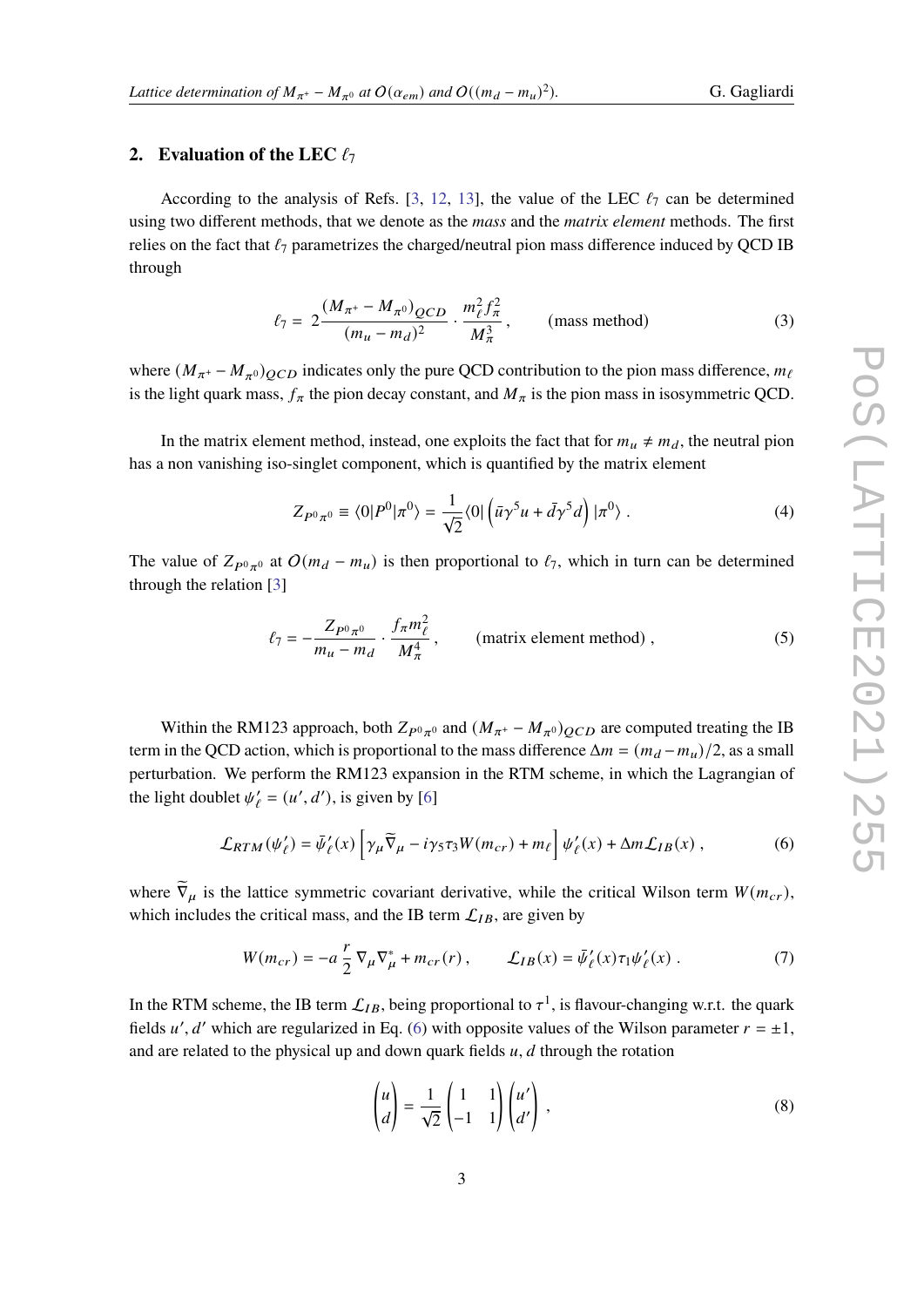The mass difference  $(M_{\pi^+} - M_{\pi^0})_{QCD}$  and the matrix element  $\langle 0|P^0|\pi^0\rangle$ , can be extracted respectively from the physical correlators  $C_{\pi^+\pi^+}(t) - C_{\pi^0\pi^0}(t)$  and  $C_{P^0\pi^0}(t)$   $(C_{AB}(t) = \langle 0|A(t)B^{\dagger}(0)|0\rangle)$ , that in term of the *rotated fields* of the RTM basis are given by

<span id="page-3-0"></span>
$$
C_{\pi^+\pi^+}(t) - C_{\pi^0\pi^0}(t) = -2 C_{\pi'^+\pi'^-}(t) , \quad C_{P^0\pi^0}(t) = -\frac{1}{\sqrt{2}} \left[ C_{P^0\pi'^+}(t) + C_{P^0\pi'^-}(t) \right] , \quad (9)
$$
  
where  $\pi'^- = \bar{u}'\gamma_5 d', \ \pi'^+ = \bar{d'}\gamma_5 u', \ P'^0 = \left[ \bar{u'}\gamma_5 u' + \bar{d'}\gamma_5 d' \right] / \sqrt{2}.$ 

In turn, the RM123 expansion of the correlators appearing in the r.h.s. of Eq. [\(9\)](#page-3-0), respectively at second and first order in  $\Delta m$ , and obtained using the RTM Lagrangian Eq. [\(6\)](#page-2-0), is given by (see [\[6\]](#page-10-5) for a detailed derivation)

<span id="page-3-1"></span>
$$
C_{\pi^{+}\pi^{+}}(t) - C_{\pi^{0}\pi^{0}}(t) = -2 C_{\pi^{+}\pi^{-}}(t)
$$
\n
$$
= -2 \left(\frac{Z_{S}}{Z_{P}}\right)^{2} (\Delta m)^{2} \left[\underbrace{\sum_{\substack{C_{M}^{conn.}(t) \\ C_{M}^{non.}(t)}} - \sum_{\substack{C_{M}^{disc.}(t) \\ C_{M}^{disc.}(t)}} \cdots \sum_{\substack{C_{M}^{disc.}(t) \\ C_{M}^{disc.}(t)}} \right] (10)
$$
\n
$$
= -2 \frac{Z_{S}}{Z_{P}} \Delta m \left[\underbrace{\sum_{\substack{C_{M}^{conn.}(t) \\ C_{M}^{disc.}(t)}} - \sum_{\substack{C_{M}^{disc.}(t) \\ C_{M}^{disc.}(t)}} \cdots \sum_{\substack{C_{M}^{disc.}(t) \\ C_{M}^{disc.}(t)}} \right] (11)
$$

where the black lines represent the isosymmetric light quark propagators with Wilson parameter  $r = \pm 1$ , as indicated on each quark line, black vertices denote the insertion of  $\gamma_5$ , and red vertices denote the insertion of the identity matrix corresponding to the perturbation  $\mathcal{L}_{IB}$ . Finally, in Eqs. [\(10\)](#page-3-1) and [\(11\)](#page-3-2) we included the renormalization constant (RC) of the operator  $\mathcal{L}_{IB}$  and of the mass difference  $m_d - m_u = 2\Delta m$  which, in our twisted mass formulation, are given respectively by  $Z_S$  and  $Z_P^{-1}$ .

From the correlator  $C_{\pi^+\pi^+}(t) - C_{\pi^0\pi^0}(t)$ , the pion mass difference  $(M_{\pi^+} - M_{\pi^0})_{QCD}$  at  $O(\Delta m^2)$ can be computed using (see e.g. Ref. [\[3\]](#page-10-2))

$$
\frac{C_{\pi^+\pi^+}(t) - C_{\pi^0\pi^0}(t)}{C_{\pi\pi}^{\text{isoQCD}}(t)} = \text{const.} + (M_{\pi^+} - M_{\pi^0})_{QCD} \cdot (T/2 - t) \cdot \tanh\left[M_{\pi}(T/2 - t)\right] + \dots \,, (12)
$$

where the dots represent subleading exponentials, T is the lattice time extent, and  $M_{\pi}$  is the ground state mass extracted from the isosymmetric pion correlator  $C_{\pi\pi}^{\text{isoQCD}}$ , represented by the single connected diagram without any mass insertion, and computed with opposite values of the Wilson parameter r. Similarly, the matrix element  $\langle 0|P^0|\pi^0\rangle$  at  $O(\Delta m)$ , can be evaluated using

<span id="page-3-2"></span>
$$
\frac{C_{P^0\pi^0}(t)}{C_{\pi\pi}^{\text{isoQCD}}(t)} = \frac{Z_{P^0\pi^0}}{Z_{\pi\pi}} + \dots \,,\tag{13}
$$

where  $Z_{\pi\pi} \equiv \langle \pi | P_{\pi}^{\dagger} | 0 \rangle$  is the overlap between the isoQCD pion state and the interpolating source  $P_{\pi}$ , and the dots represent again subleading exponentials.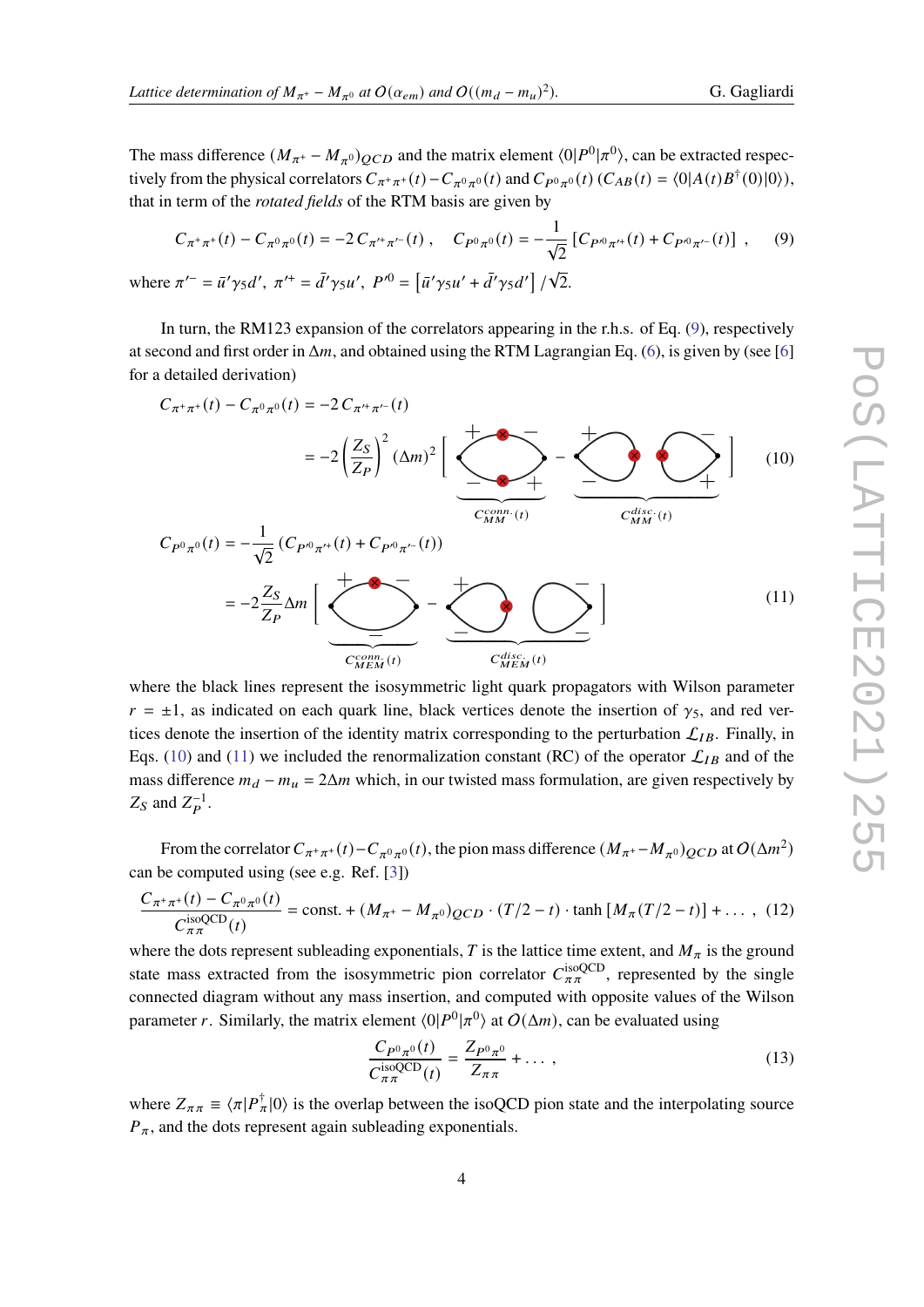

<span id="page-4-1"></span>

<span id="page-4-0"></span>**Figure 1:** *Comparison between the connected and disconnected diagrams appearing in the mass method (Left plot) and in the matrix element method (Right plot).*

<span id="page-4-2"></span>

| Ensemble | $\hat{m}_\ell$ | Jπ                                                          | $\overline{M}_{\pi}$ | $Z_P/Z_S$ |
|----------|----------------|-------------------------------------------------------------|----------------------|-----------|
|          |                | cA211.30.32   $0.0030$ $0.06674(15)$ $0.12530(16)$ 0.726(3) |                      |           |

**Table 1:** List of the input parameters used for the determination of  $\ell_7$  on the cA211.30.32 ensemble.

## **2.1 Numerical results for**  $\ell_7$

For this exploratory study of  $\ell_7$  we limited the simulations to a single ensemble (cA211.30.32), generated by the ETMC with Wilson-clover TM fermions. In Tab. [1](#page-4-0) we collected the values of the input parameters that have been used for the determination of  $\ell_7$ . Relying on Eqs. [\(3\)](#page-2-1) and [\(5\)](#page-2-2), we have built the following estimators to extract  $\ell_7$  from the diagrams in Eqs. [\(10\)](#page-3-1) and [\(11\)](#page-3-2):

$$
\bar{\ell}_{7}(t) = \left(\frac{Z_{S}}{Z_{P}}\right)^{2} \cdot \frac{\hat{f}_{\pi}^{2} \hat{m}_{\ell}^{2}}{\hat{M}_{\pi}^{3}} \cdot \partial_{t} \left[\frac{C_{MM}^{conn.}(t) - C_{MM}^{disc.}(t)}{C_{\pi\pi}^{iso}(\tau)}\right]
$$
(mass method), (14)

<span id="page-4-3"></span>
$$
\bar{\ell}_{7}(t) = -\left(\frac{Z_{S}}{Z_{P}}\right) \cdot \frac{\hat{f}_{\pi} \hat{m}_{\ell}^{2}}{\hat{M}_{\pi}^{4}} \cdot \hat{Z}_{\pi\pi} \cdot \left[\frac{C_{MEM}^{conn.}(t) - C_{MEM}^{disc.}(t)}{C_{\pi\pi}^{isoQCD}(t)}\right] \quad \text{(matrix element method)}\tag{15}
$$

where  $\hat{Z}_{\pi\pi} = \hat{f}_{\pi} \hat{M}_{\pi} \sinh \hat{M}_{\pi}/2\hat{m}_{\ell}$ , and the operator  $-\partial t$  corresponds to the evaluation of the so-called effective slope defined as

<span id="page-4-4"></span>
$$
\delta m_{eff}(t) \equiv -\partial_t \frac{\delta C(t)}{C(t)} = \frac{\left(\frac{\delta C(t)}{C(t)} - \frac{\delta C(t-1)}{C(t-1)}\right)}{\left(\frac{T}{2} - t\right) \tanh\left(M\left(\frac{T}{2} - t\right)\right) - \left(\frac{T}{2} - t + 1\right) \tanh\left(M\left(\frac{T}{2} - t + 1\right)\right)},\tag{16}
$$

where in the mass method  $C(t) = C_{\pi\pi}^{isoQCD}$ ,  $\delta C(t) = C_{MM}^{conn.}(t) - C_{MM}^{disc.}(t)$ . The estimators tend to  $\ell_7$  in the large time limit  $t/a \gg 1$  $t/a \gg 1$ . In the panel of Fig. 1 we show our determination of the diagrams  $C_{MM}^{conn.}(t)$  and  $C_{MM}^{disc.}(t)$  normalized over the isosymmetric pion correlator, along with our determination of  $C_{MEM}^{conn.} (t)$  and  $C_{MEM}^{disc.} (t)$ . As it can be seen, the signal of  $\ell_7$  comes in both cases from a delicate cancellation between connected and disconnected contributions, which makes this calculation a non-trivial task given that a very good precision on both diagrams is needed in order to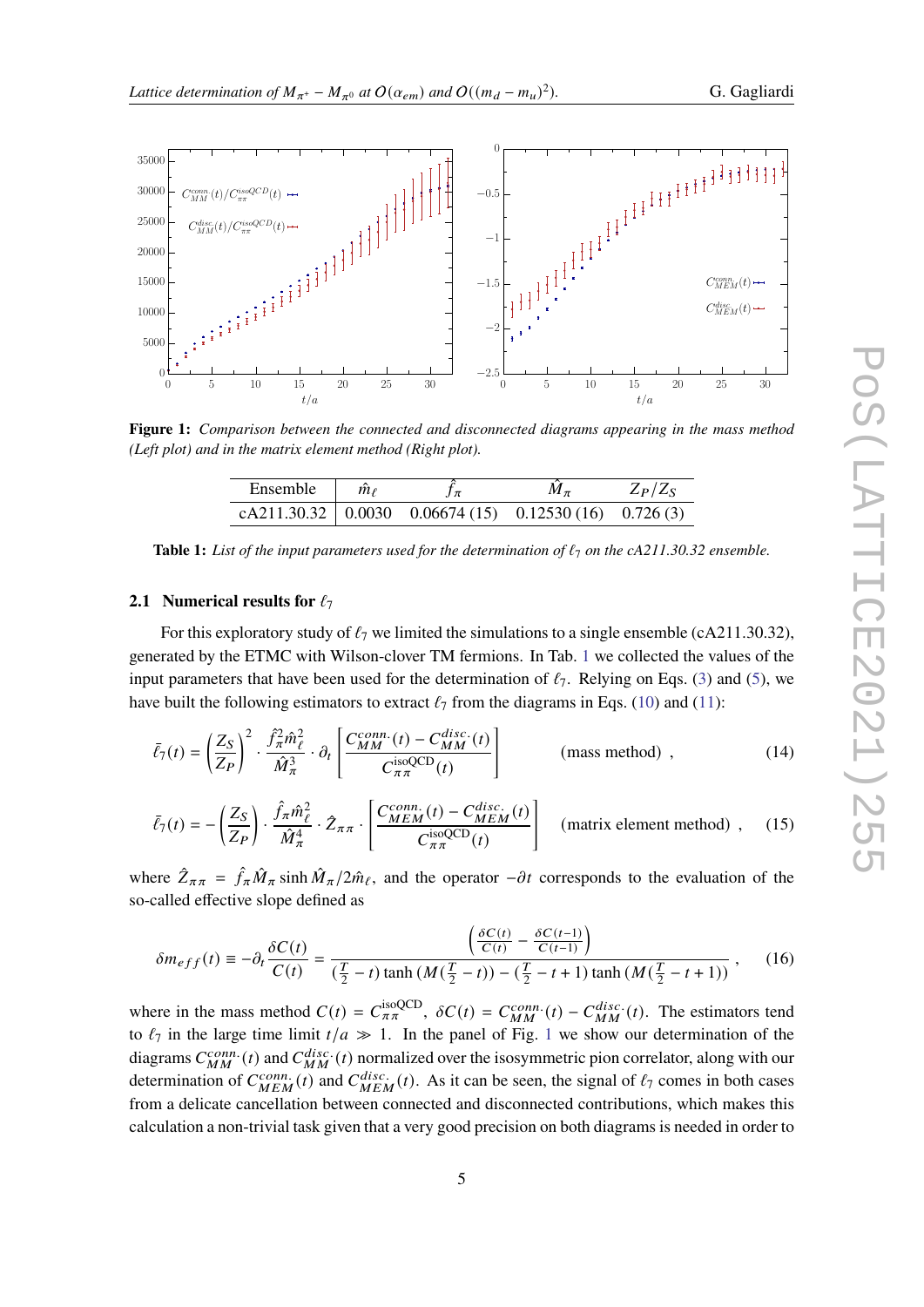<span id="page-5-0"></span>

**Figure 2:** *Determination of*  $\ell_7$  *on the cA211.30.32 ensemble using both the mass method and the matrix element method. The two bands correspond to the result of a constant fit in the time interval* [5, 13]*.*

obtain a good signal-to-noise ratio in the difference. In this respect the use of the RTM is essential to improve the signal. In Fig. [2,](#page-5-0) we show instead the estimators of Eqs. [\(14\)](#page-4-2) and [\(15\)](#page-4-3). The matrix element method shows smaller statistical errors w.r.t. the mass method, and both estimators are consistent in the plateaux region. In both cases the signal disappears into noise at  $t \sim 15$ , and  $\ell_7$ can be extracted through a costant fit at smaller times only. We fitted both estimators in the time interval [5, 13] and obtained in this way

<span id="page-5-1"></span>
$$
\ell_7 = 3.5 (2.0) \times 10^{-3} (MM) , \qquad \ell_7 = 2.3 (1.0) \times 10^{-3} (MEM) . \tag{17}
$$

Even if our analysis is limited to a single value of the lattice spacing, the difference between the two determinations in Eq. [\(17\)](#page-5-1) can be used as a first (likely conservative) estimate of the systematic error associated to the missing continuum extrapolation, given that they are affected by different  $O(a^2)$ lattice artifacts. Moreover, the systematic associated to the missing chiral extrapolation  $m_\ell \to 0$ is expected to be small as compared to our statistical error, given that in ChPT the presence of a non-zero  $m_f$  corresponds to a NNLO correction to Eqs. [\(3\)](#page-2-1) and [\(5\)](#page-2-2). Making use of Eqs. (38)-(43) of Ref. [\[11\]](#page-10-9) to combine the two determinations, we get

$$
\ell_7 = 2.5 \ (1.3)_{stat.} (0.5)_{syst.} \times 10^{-3} = 2.5 \ (1.4) \times 10^{-3} \ , \tag{18}
$$

which is in agreement but significantly improves the phenomenological estimate of Ref. [\[2\]](#page-10-1) (7 (4)  $\times$  $10^{-3}$ ), and the determination of the RBC/UKQCD Collaboration [\[14\]](#page-11-0) (6.5 (3.8) ×  $10^{-3}$ ).

# **3. Pion mass difference at**  $O(\alpha_{em})$

The (UV finite) difference between charged and neutral pion correlators at order  $O(\alpha_{em})$ , is obtained in the RTM scheme (see [\[6\]](#page-10-5) for more details on this point) from the double insertion in the isospin symmetric pion correlator of the iso-triplet component of the electromagnetic current

$$
J_{\mu}^{ib}(x) = \Delta q \bar{\psi}_{\ell}'(x) \tau_1 \gamma_{\mu} \psi_{\ell}'(x) , \qquad (19)
$$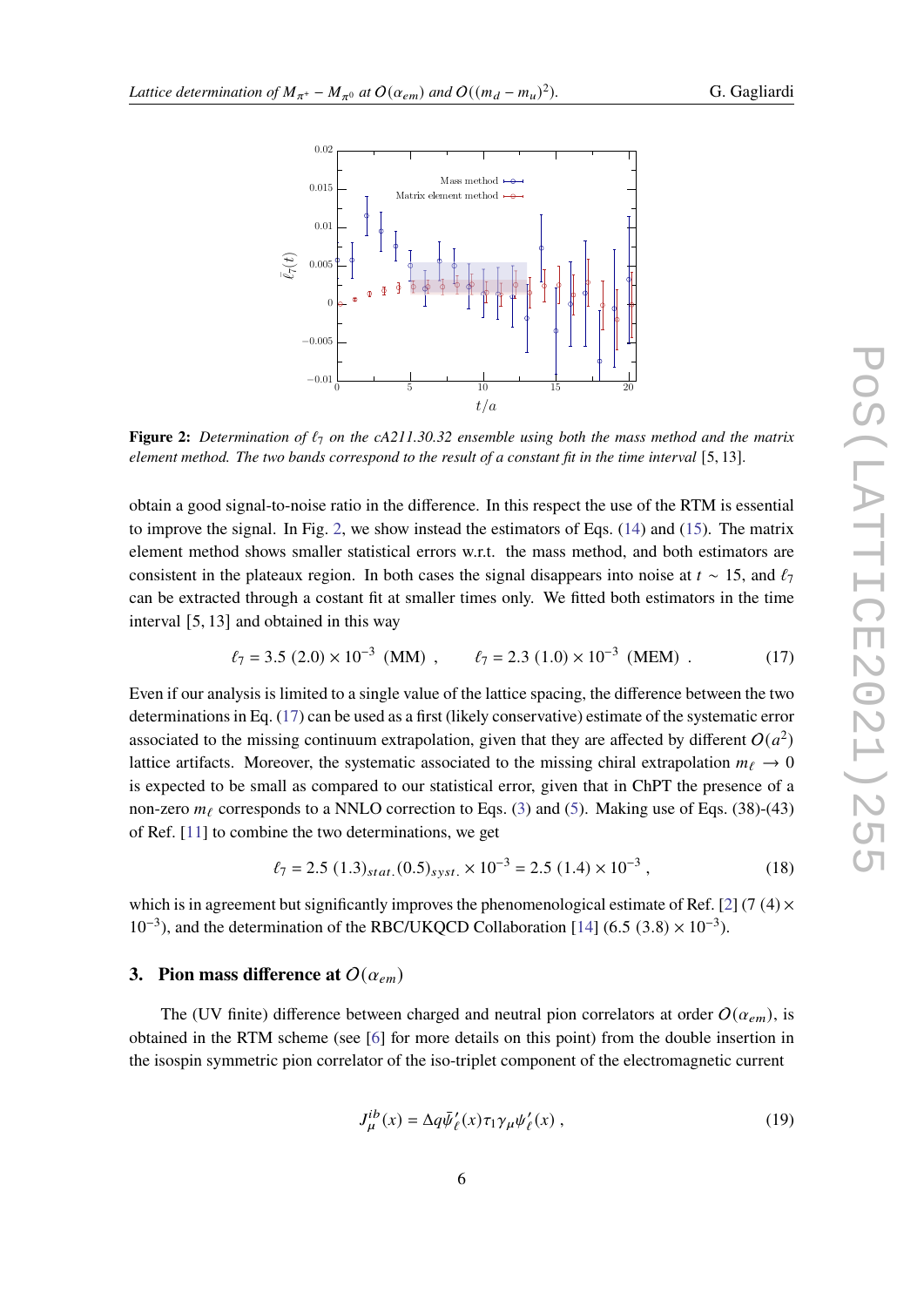where  $\Delta q = (q_u - q_d)/2$ , which, in the RTM basis, induces a mixing between the u' and d' quarks. Performing the corresponding Wick contractions, one gets that the difference between charged and neutral pion correlators at  $O(\alpha_{em})$  can be expressed in the RTM scheme as (see again [\[6\]](#page-10-5) for a derivation)



where the red vertices represent the insertion of  $J_{\mu}^{ib}$ , and we showed again explicitly the sign of the Wilson parameter on each quark line, which gets always flipped at the e.m. vertex where the  $u'$  quark turns into a d' quark and viceversa. In the previous expression  $Z_A$  is the RC of the axial current which in our TM setup renormalizes the local current  $J_{\mu}^{ib}$ . Instead, at order  $O(m_d - m_u)$ ,  $C_{\pi^{\prime+}\pi^{\prime-}}(t) = 0$  since a single insertion of  $\mathcal{L}_{IB}$  cannot convert a  $\pi^{\prime+}$  into a  $\pi^{\prime-}$ . This is expected since pion correlators are symmetric with respect to the exchange between up and down quarks. From Eq. [\(20\)](#page-6-0), it follows that the pion mass difference at  $O(\alpha_{em})$  is given in the RTM scheme by

<span id="page-6-1"></span><span id="page-6-0"></span>
$$
M_{\pi^+} - M_{\pi^0} = 2e^2 (\Delta q)^2 Z_A^2 \partial_t \frac{\delta \bar{C}_{\pi}^{exch.}(t) - \delta \bar{C}_{\pi}^{disc.}(t)}{C_{\pi\pi}^{isoQCD}(t)},
$$
(21)

where the operator  $-\partial_t$  is defined as in Eq. [\(16\)](#page-4-4) with  $\delta C(t) = \delta \bar{C}_{\pi}^{exch.}(t) - \delta \bar{C}_{\pi}^{disc.}(t)$ . To cope with the infrared divergence of the photon propagator (wiggly lines in Eq. [\(20\)](#page-6-0)), we adopt the  $QED<sub>L</sub>$ regularization and set  $A_{\mu}(k_0, \vec{k} = 0) = 0$  for all  $k_0$  [\[5\]](#page-10-4).

# **3.1 Numerical results for**  $M_{\pi^+} - M_{\pi^0}$  at  $O(\alpha_{em})$

For this study, we made use of the first set of  $N_f = 2 + 1 + 1$  ensembles of Wilson TM fermions generated by the ETMC. The ensembles correspond to pion masses in the range  $M_{\pi} \in [200 \text{ MeV}, 500 \text{ MeV}]$  and lattice spacings from  $a \sim 0.088$  fm down to  $a \sim 0.062$  fm. Detailed informations on the ensembles are provided in Ref. [\[9\]](#page-10-7). For the RC  $Z_A$  appearing in Eqs. [\(20\)](#page-6-0) and [\(21\)](#page-6-1), we made use of the more precise determination obtained from the method  $M_2$ of Ref. [\[9\]](#page-10-7). Moreover, we only considered the subset of the ETMC ensembles corresponding to  $M_{\pi}L \geq 3.8$  to limit the presence of QCD exponential finite size effects (FSEs). To improve the precision on the disconnected diagram of Eq. [\(20\)](#page-6-0), we devised a new numerical technique, tailored for quark disconnected diagrams, in which the photon propagator is evaluated exactly by working in momentum space, and therefore the statistical noise coming from its stochastic representation is absent. The method, which will be illustrated in details in a forthcoming publication, combined with the benefit of the RTM scheme, allowed us to obtain an uncertainty of order  $O(1\%)$  on the value of the disconnected diagram.

We found it useful to consider the dimensionless ratio

$$
R_{\pi} \equiv \frac{M_{\pi^+}^2 - M_{\pi^0}^2}{f_{\pi}^2} \approx \frac{2M_{\pi}}{f_{\pi}^2} \left(M_{\pi^+} - M_{\pi^0}\right) \,, \tag{22}
$$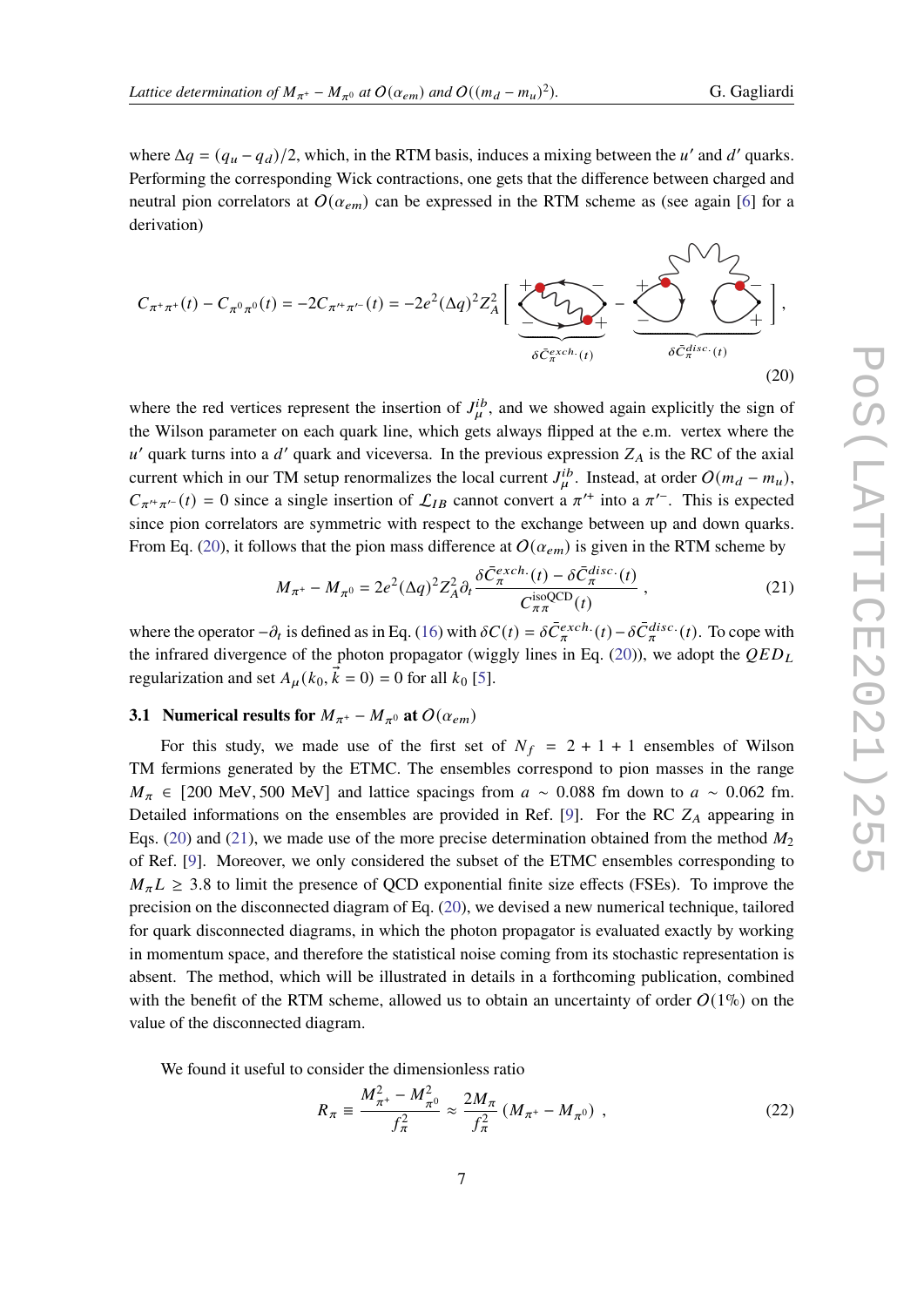<span id="page-7-0"></span>

**Figure 3:** *The (squared) pion mass difference in the RTM scheme, for the ensembles of type A40.XX, which share a common value of the pion mass (* $M_\pi \approx 320$  *MeV) and of the lattice spacing, but differ in the lattice* extent L. The dashed line is the result of a linear fit in  $(L/a)^{-3}$ .

after applying to both  $f_{\pi}$  and  $M_{\pi}$ , the SU(2) ChPT finite volume corrections at NNLO + resummation, i.e. the Colangelo-Dürr-Haefeli (CDH) formulae [\[15\]](#page-11-1). The latter depend on the knowledge of the four, scale dependent, SU(2) LECs  $\bar{\ell}_1, \bar{\ell}_2, \bar{\ell}_3, \bar{\ell}_4$ , and in this work we adopt the same choice made in Ref. [\[10\]](#page-10-8) for the values of the LECs.

The presence of the QED interactions, generate sizable FSEs in  $M_{\pi^+} - M_{\pi^0}$  which are powerlaw in the spatial lattice extent L. The leading and next-to-leading FSEs of order  $O(1/L)$  and  $O((1/L)^2)$  are however universal [\[16,](#page-11-2) [17\]](#page-11-3), and in the case of the  $QED<sub>L</sub>$  used in this work, and for a pseudo-scalar meson of electric charge  $Q$  and mass  $M_{PS}$ , are given by

<span id="page-7-1"></span>
$$
M_{PS}^2(L) - M_{PS}^2(\infty) = -Q^2 \alpha_{em} \frac{\kappa}{L^2} \left( 2 + M_{PS} L \right) , \qquad (23)
$$

where  $\kappa = 2.837297$ . These corrections can be subtracted exactly from our lattice data leaving residual structure-dependent (SD)  $O((1/L)^3)$  $O((1/L)^3)$  $O((1/L)^3)$  FSEs, as shown in Fig. 3 for the ensembles of type  $A40. XX$  $A40. XX$  $A40. XX$ , which only differ in the spatial extent. In Fig. 4 we show instead our determination of the  $R_{\pi}$  ratio, before and after removal of the universal FSEs, and for all ensembles considered in this work, as a function of the dimensionless parameter  $\xi_{\pi} = \frac{M_{\pi}^2}{(4\pi f_{\pi})^2}$ .

Inspired by the ChPT analysis of Ref. [\[18\]](#page-11-4), and by the non-relativistic expansion of Ref. [\[17\]](#page-11-3), we extrapolated towards the physical pion mass and towards the continuum and infinite volume limit, employing the following Ansatz for the ratio  $R_{\pi}$ 

<span id="page-7-2"></span>
$$
R_{\pi}^{\text{sub.}}(\xi_{\pi}, a, L) = 4e^{2}C - 3e^{2}\xi_{\pi} \log \xi_{\pi} + e^{2}A_{1}\xi_{\pi} + e^{2}A_{2}\xi_{\pi}^{2} + e^{2}Da^{2}
$$

$$
+ e^{2}D_{m}\xi_{\pi}a^{2} + e^{2}K\frac{(4\pi)^{2}\xi_{\pi}}{3M_{\pi}L^{3}}\langle r^{2}\rangle_{\pi^{+}} + e^{2}F_{a}\frac{\xi_{\pi}}{M_{\pi}}\frac{a^{2}}{L^{3}},
$$
(24)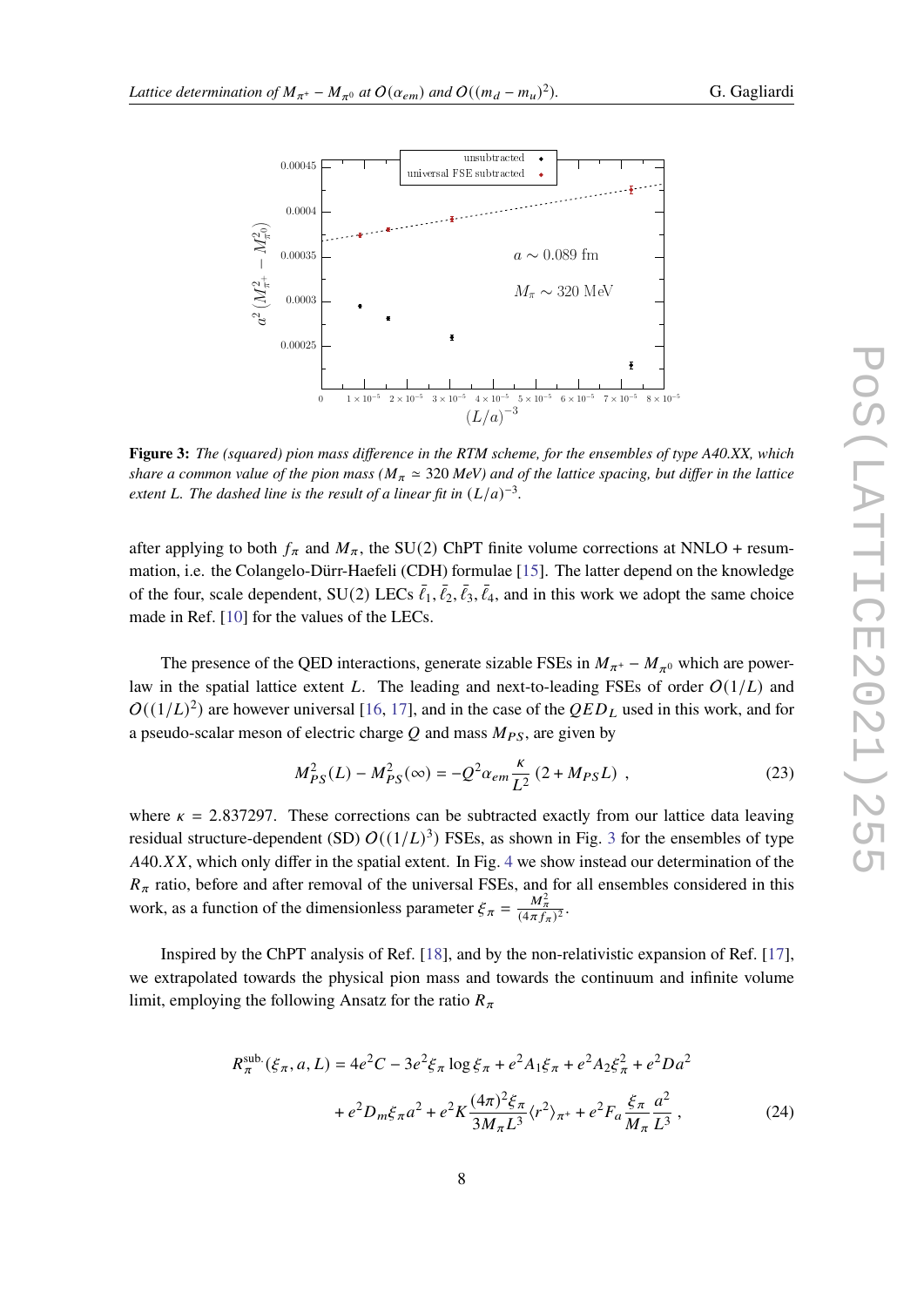<span id="page-8-0"></span>

<span id="page-8-1"></span>**Figure 4:** Our estimate of the ratio  $R_\pi$  as a function of  $\xi_\pi$ , as determined in the RTM scheme and including the *contribution of the disconnected diagram. The filled markers represent the data without any FSE correction, while the empty ones represent the result of the subtraction of the universal FSEs using Eq. [\(23\)](#page-7-1).*



**Figure 5:** *Result of the combined continuum/thermodynamic and physical point extrapolation as obtained* setting  $A_2 = D = D_m = F_a = 0$ . The data points correspond to our lattice data after the subtraction of the *universal and of the SD FSEs, while the orange band sbows the statistical uncertainty after the continuum and infinite volume extrapolation. The black point corresponds to our determination at the physical point.*

where  $R_{\pi}^{\text{sub.}}$  is the  $R_{\pi}$  ratio after the subtraction of the universal FSEs, and  $\langle r^2 \rangle_{\pi^+} = (0.672 \pm 1.000)$ 0.008 fm)<sup>2</sup> is the squared pion charge radius. In the previous expression C,  $A_1$ ,  $A_2$ , D,  $D_m$ , K and  $F_a$  are free fitting parameters. In particular C and  $A_1$  parameterize the ChPT expansion for  $R_\pi$  up to NLO,  $A_2$  is an effective LEC at NNLO, while  $D$  and  $D_m$  take into account discretization effects. Finally, K takes into account deviations from the non-relativistic prediction of Ref. [\[17\]](#page-11-3) ( $K = 1$ ) for the SD FSEs, while the term proportional to  $a^2/L^3$  corresponds to an expected FSE due to an heavy intermediate state of mass  $\propto 1/a$  [\[19\]](#page-11-5).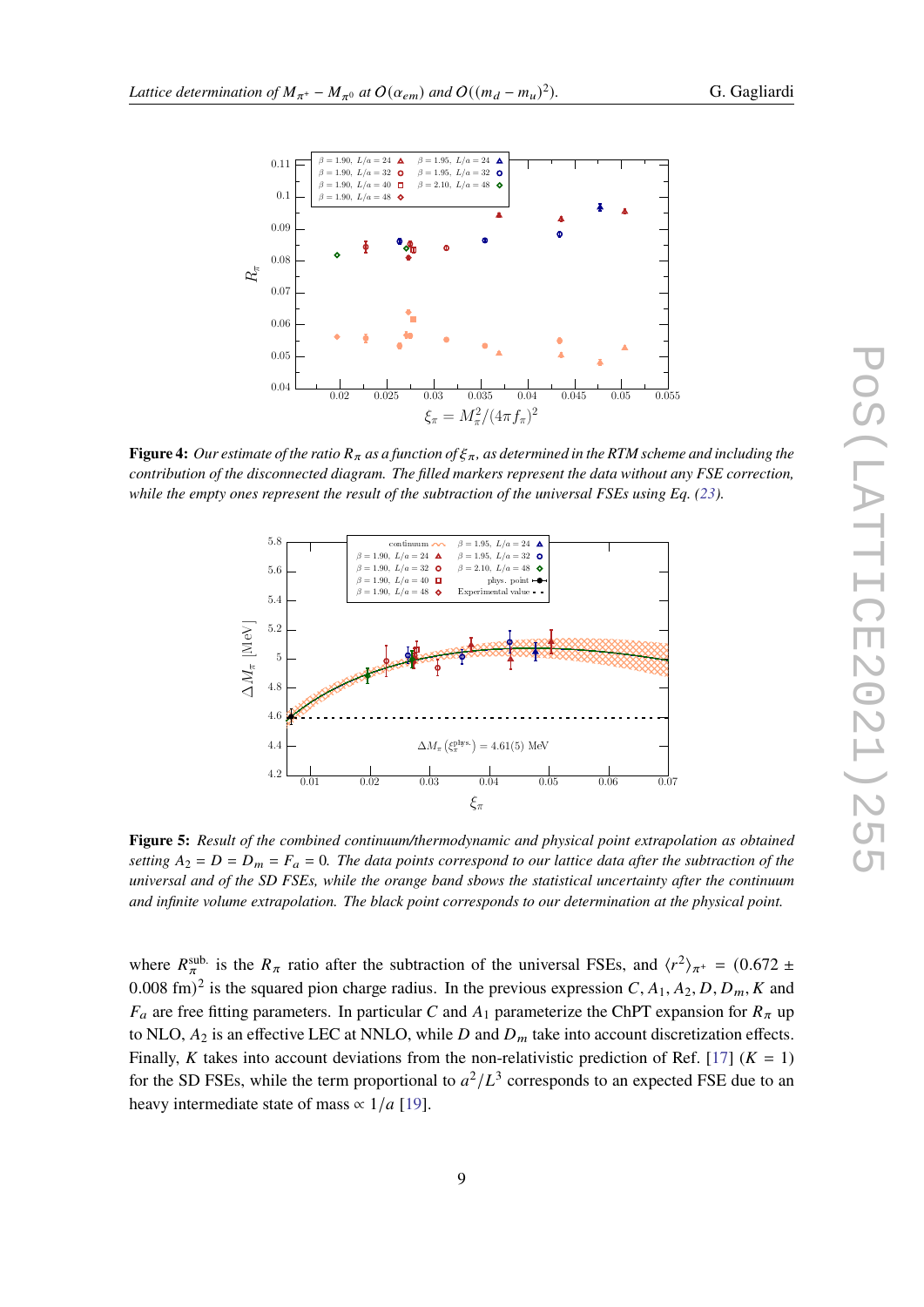In Fig. [5,](#page-8-1) we show the result of the extrapolation obtained using the Ansatz of Eq. [\(24\)](#page-7-2), setting  $A_2 = D = D_m = F_a = 0$ , which represents our preferred fit. The quantity  $\Delta M_\pi$ , which at the physical point gives the pion mass splitting, is defined as  $\Delta M_{\pi} \equiv R_{\pi} \cdot (f_{\pi}^{\text{phys.}})^2/(2M_{\pi}^{\text{phys.}})$ , with  $M_{\pi}^{\text{phys.}} = 134.977 \text{ MeV}$  and  $f_{\pi}^{\text{phys.}} = 130.4 \text{ MeV}$ . Notice the remarkable smallness of  $O(a^2)$  lattice artifacts in our data, within accuracy. To estimate systematic errors, we performed a total of 24 fits, differing on whether the  $A_2$ , the D, and the  $D_m$  fit parameters have been included or not, and on the form of the SD FVEs for which we either include  $K$  or  $F_a$  as a free fit parameter (in this last case setting  $K = 1$ ), or introduce an additional  $1/L<sup>4</sup>$  term on top of the non-relativistic prediction  $K = 1, F_a = 0$ . The fit results have been combined using the Akaike Information Criterium (AIC), in which, to each fit, it is assigned a weight  $w_i \propto \exp\{-\left(\chi^2 + 2n_{pars}\right)/2\}$ . Mean values and standard errors have been then computed making use of Eqs. (38)-(43) from Ref. [\[10\]](#page-10-8). Our preliminary result for the pion mass splitting is

$$
M_{\pi^+} - M_{\pi^0} = 4.622 \ (64)_{stat.} (70)_{syst.} \text{ MeV} = 4.622 \ (95) \text{ MeV} \,, \tag{25}
$$

which agrees very well with the experimental determination  $[M_{\pi^+} - M_{\pi^0}]^{exp.} = 4.5936$  (5) MeV, and with the result of a recent lattice determination [\[20\]](#page-11-6)  $M_{\pi^+} - M_{\pi^0} = 4.534(42)(43)$  MeV, in which the disconnected contribution has been computed as well.

## **4. Conclusions**

We have presented an analysis of the  $O(\alpha_{em})$  and  $O((m_d - m_u)^2)$  mass splitting  $M_{\pi^+} - M_{\pi^0}$ between the charged and neutral pion. We showed that a good accuracy in the determination of the disconnected diagrams can be achieved by working in the *rotated twisted mass* (RTM) scheme, which have been shown to be particularly convenient for the evaluation of some QCD+QED mesonic observables based on the RM123 approach. By evaluating the strong IB contribution to  $M_{\pi^+}$  –  $M_{\pi^0}$ at  $O((m_d - m_u)^2)$  and the coupling  $Z_{P^0\pi^0}$  of the neutral pion to the isoscalar operator at order  $O(m_d - m_u)$ , we showed that it is possible to cleanly extract the value of the ChPT SU(2) LEC  $\ell_7$ . Our results for  $\ell_7$  [\(2\)](#page-1-0) is in agreement with previous estimates while improving significantly the precision. For the  $O(\alpha_{em})$  mass splitting  $M_{\pi^+} - M_{\pi^0}$ , after extrapolating to the continuum and infinite volume limit, and at the physical point, our preliminary estimate [\(1\)](#page-1-1) has a total uncertainty of ∼ 2% and agrees with the experimental result.

## **5. Acknowledgement**

We thank C. Tarantino for useful discussions, and all members of the ETMC for the most enjoyable collaboration. We acknowledge CINECA for the provision of CPU time under the specific initiative INFN-LOCD123 and IscrB S-EPIC. F.S. G.G and S.S. are supported by the Italian Ministry of University and Research (MIUR) under grant PRIN20172LNEEZ. F.S. and G.G are supported by INFN under GRANT73/CALAT. R.F. acknowledges support from the University of Tor Vergata through the Grant "Strong Interactions: from Lattice QCD to Strings, Branes and Holography" within the Excellence Scheme "Beyond the Borders".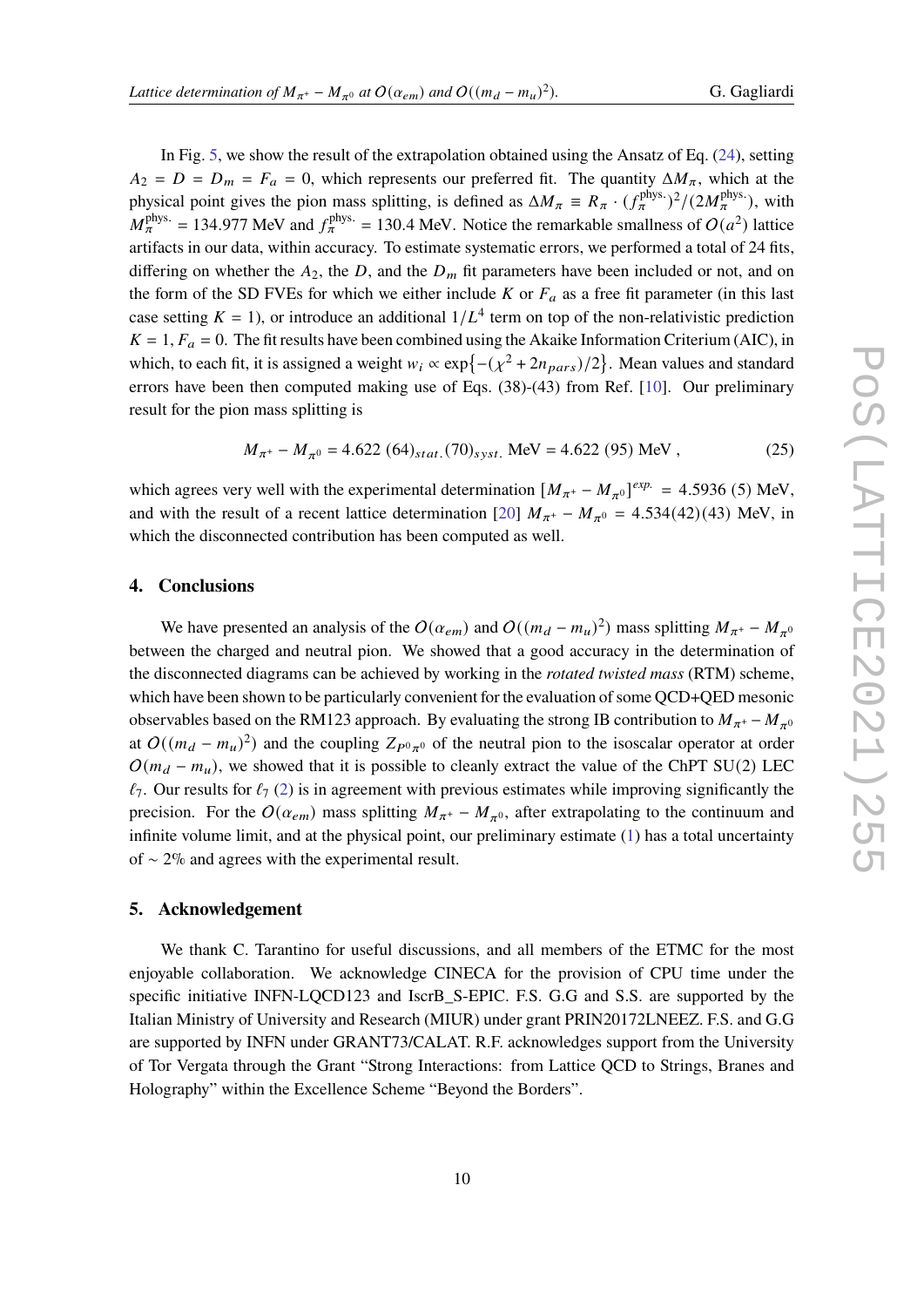#### )*.* G. Gagliardi

## **References**

- <span id="page-10-0"></span>[1] Y. Aoki, T. Blum, G. Colangelo, S. Collins, M. Della Morte, P. Dimopoulos, S. Dürr, X. Feng, H. Fukaya and M. Golterman, et al. *FLAG Review 2021*, arXiv:2111.09849 [hep-lat].
- <span id="page-10-1"></span>[2] G. G. di Cortona, E. Hardy, J. P. Vega, and G. Villadoro, *The QCD axion, precisely*, *Journal of High Energy Physics*, vol. 2016, Jan 2016, [arXiv:1511.02867 [hep-ph]].
- <span id="page-10-2"></span>[3] R. Frezzotti, G. Gagliardi, V. Lubicz, G. Martinelli, F. Sanfilippo and S. Simula, *First direct lattice calculation of the chiral perturbation theory low-energy constant*  $\ell_7$ , Phys. Rev. D 104 (2021) 7, 074513, [arXiv:2107.11895 [hep-lat]].
- <span id="page-10-3"></span>[4] RM123 collaboration, G. M. de Divitiis et al., *Isospin breaking effects due to the up-down mass difference in lattice QCD*, Journal of High Energy Physics, no. 4, 2012, [arXiv:1110.6294 [hep-lat]].
- <span id="page-10-4"></span>[5] RM123 collaboration, G. M. de Divitiis et al., *Leading isospin breaking effects on the lattice*, Phys.Rev.D 87 (2013) 11, 114505, [arXiv:1303.4896 [hep-lat]].
- <span id="page-10-5"></span>[6] R. Frezzotti, G. Gagliardi, V. Lubicz, F. Sanfilippo and S. Simula, *Rotated twisted-mass: a convenient regularization scheme for isospin breaking QCD and QED lattice calculations*, Eur. Phys. J. A 57 (2021), 282, [arXiv:2106.07107 [hep-lat]].
- <span id="page-10-6"></span>[7] ETM collaboration, R. Baron et al., *Light hadrons from lattice QCD with light*  $(u, d)$ , *strange and charm dynamical quarks*, J. High Energ. Phys. 2010, 111 (2010), [arXiv:1004.5284 [hep-lat]].
- [8] ETM collaboration, R. Baron et al., *Light hadrons from*  $N_f = 2 + 1 + 1$  *dynamical twisted mass fermions*, PoS LATTICE2010 (2010), 123, [arXiv:1101.0518 [hep-lat]].
- <span id="page-10-7"></span>[9] ETM collaboration, N. Carrasco et al., *Up, down, strange and charm quark masses with*  $N_f = 2 + 1 + 1$  *twisted mass lattice QCD*, Nucl.Phys.B 887 (2014), 19-68, [arXiv:1403.4504 [hep-lat]].
- <span id="page-10-8"></span>[10] ETM collaboration, C. Alexandrou et al., *Ratio of kaon and pion leptonic decay constants with*  $N_f = 2 + 1 + 1$  *Wilson-clover twisted-mass fermions*, *Phys. Rev. D* 104 (2021) 7, 074520,  $\arXiv:2104.06747$  [hep-lat]]. —
- <span id="page-10-9"></span>[11] ETM collaboration, C. Alexandrou et al., *Quark masses using twisted mass fermion gauge ensembles*, 2021, arXiv:2104.13408 [hep-lat].
- <span id="page-10-10"></span>[12] J. Gasser and H. Leutwyler, *Chiral Perturbation Theory to One Loop*, *Annals Phys.*, vol. 158, p. 142, 1984.
- <span id="page-10-11"></span>[13] J. Gasser and H. Leutwyler, *Chiral perturbation theory: Expansions in the mass of the strange quark*, *Nuclear Physics B*, vol. 250, no. 1, pp. 465–516, 1985.